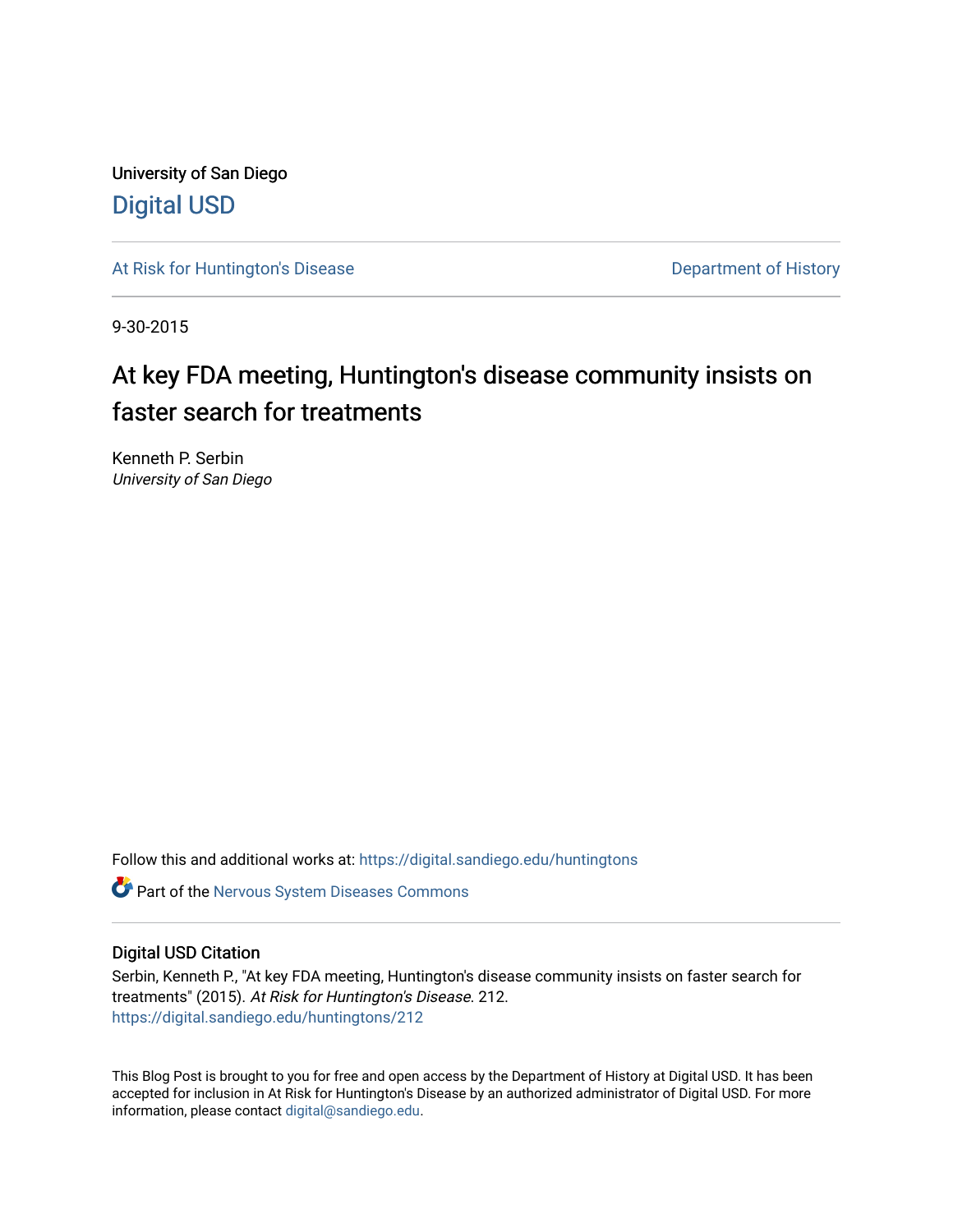# More **[Create Blog](https://www.blogger.com/home#create) [Sign In](https://www.blogger.com/)**

# [At Risk for Huntington's Disease](http://curehd.blogspot.com/)

*HD is a genetically caused brain disorder that causes uncontrollable bodily movements and robs people's ability to walk, talk, eat, and think. The final result is a slow, ugly death. Children of parents with HD have a 50-50 chance of inheriting the disease. There is no cure or treatment.*

# Blog Archive

- $\blacktriangleright$  [2021](http://curehd.blogspot.com/2021/) (12)
- $2020(16)$  $2020(16)$
- $2019(19)$  $2019(19)$
- $\blacktriangleright$  [2018](http://curehd.blogspot.com/2018/) (16)
- $2017(14)$  $2017(14)$
- $2016(13)$  $2016(13)$
- $\sqrt{2015(24)}$  $\sqrt{2015(24)}$  $\sqrt{2015(24)}$
- [►](javascript:void(0)) [December](http://curehd.blogspot.com/2015/12/) (3)
- [►](javascript:void(0)) [November](http://curehd.blogspot.com/2015/11/) (2)
- [►](javascript:void(0)) [October](http://curehd.blogspot.com/2015/10/) (2)
- [▼](javascript:void(0)) [September](http://curehd.blogspot.com/2015/09/) (3)
	- At key FDA meeting, [Huntington's](http://curehd.blogspot.com/2015/09/at-key-fda-meeting-huntingtons-disease.html) disease community... As he lay dying: FDA and [Huntington's](http://curehd.blogspot.com/2015/09/as-he-lay-dying-fda-and-huntingtons.html)

disease fami... New film unmasks the raw reality of

- [Huntington's](http://curehd.blogspot.com/2015/09/new-film-unmasks-raw-reality-of.html) d...
- $\blacktriangleright$  [August](http://curehd.blogspot.com/2015/08/) (1)
- $\blacktriangleright$  [July](http://curehd.blogspot.com/2015/07/) (1)
- $\blacktriangleright$  [June](http://curehd.blogspot.com/2015/06/) (1)
- $\blacktriangleright$  [May](http://curehd.blogspot.com/2015/05/) (3)
- $\blacktriangleright$  [April](http://curehd.blogspot.com/2015/04/) (2)
- $\blacktriangleright$  [March](http://curehd.blogspot.com/2015/03/)  $(1)$
- $\blacktriangleright$  [February](http://curehd.blogspot.com/2015/02/) (3)
- $\blacktriangleright$  [January](http://curehd.blogspot.com/2015/01/) (2)
- $2014(24)$  $2014(24)$
- $2013(30)$  $2013(30)$
- $\blacktriangleright$  [2012](http://curehd.blogspot.com/2012/) (26)
- $\blacktriangleright$  [2011](http://curehd.blogspot.com/2011/) (33)
- $2010(26)$  $2010(26)$
- $\blacktriangleright$  [2009](http://curehd.blogspot.com/2009/) (21)
- $2008(7)$  $2008(7)$
- $\blacktriangleright$  [2007](http://curehd.blogspot.com/2007/) $(7)$
- $\blacktriangleright$  [2006](http://curehd.blogspot.com/2006/) (4)
- $\blacktriangleright$  [2005](http://curehd.blogspot.com/2005/) (17)

## About Me **GENE [VERITAS](https://www.blogger.com/profile/10911736205741688185)**

View my [complete](https://www.blogger.com/profile/10911736205741688185) profile

## WEDNESDAY, SEPTEMBER 30, 2015

# At key FDA meeting, Huntington's disease community insists on faster search for treatments

The Huntington's disease community sent a powerful message to the U.S. [Food and Drug Administration](http://www.fda.gov/) (FDA) at the September 22 meeting on HD patient-focused drug development: the agency must do its utmost to facilitate clinical trials and speed the search for effective treatments.

"We discovered the gene – we don't have a cure," declared Nancy Wexler, [Ph.D., the famed researcher who initiated the](http://en.hdbuzz.net/101) search for the huntingtin gene while watching her mother suffer and ultimately die from HD. She addressed the panel of ten FDA officials and audience of some 200 HD family members and advocates at the agency's headquarters in Silver Spring, MD. "We did that [discovery] in 1993."

Along with Wexler, two panels of HD family members selected by the FDA to make presentations about the disease and current lack of effective remedies, as well as other participants in the unusually large meeting, described HD's cruel devastation and the exhausting burden for caregivers.

The **[Huntington's Disease Society of America](http://www.hdsa.org/)** (HDSA), which advocated for the meeting under the [new requirements for patient feedback](http://www.fda.gov/ForIndustry/UserFees/PrescriptionDrugUserFee/ucm326192.htm) established by Congress for the FDA, sought to provide the FDA with a more tangible and comprehensive view of HD's reality, all too familiar to affected families.

The FDA doesn't conduct drug research, but its regulators must approve all clinical trials and new drugs in the U.S.

## **The plethora of symptoms**

Many presenters and audience commenters emphasized the plethora of cognitive, behavioral, and other symptoms involved in HD in addition to chorea, the involuntary movements traditionally but erroneously labeled the key diagnostic signifier of the disease.

"I have all of the symptoms that have nothing to do with chorea," stated presenter Julie Rosling, 72, of Orange, CA. Forced to retire some ten years ago from her pharmacist job, Julie participated on the five-person panel about the daily impact of HD.

I first met Julie almost 20 years ago in San Diego at the local HD support group, several years before I tested positive for the genetic defect that causes the disease. At most meetings the group had three breakouts: for the affected, caregivers, and untested individuals and asymptomatic gene carriers. Julie and I participated in this last breakout group. Sharing our most intimate fears about HD, we became friends.

I hadn't seen Julie in a few years. I had long admired her intelligence, profound knowledge of HD science, and healthy lifestyle. My wife and I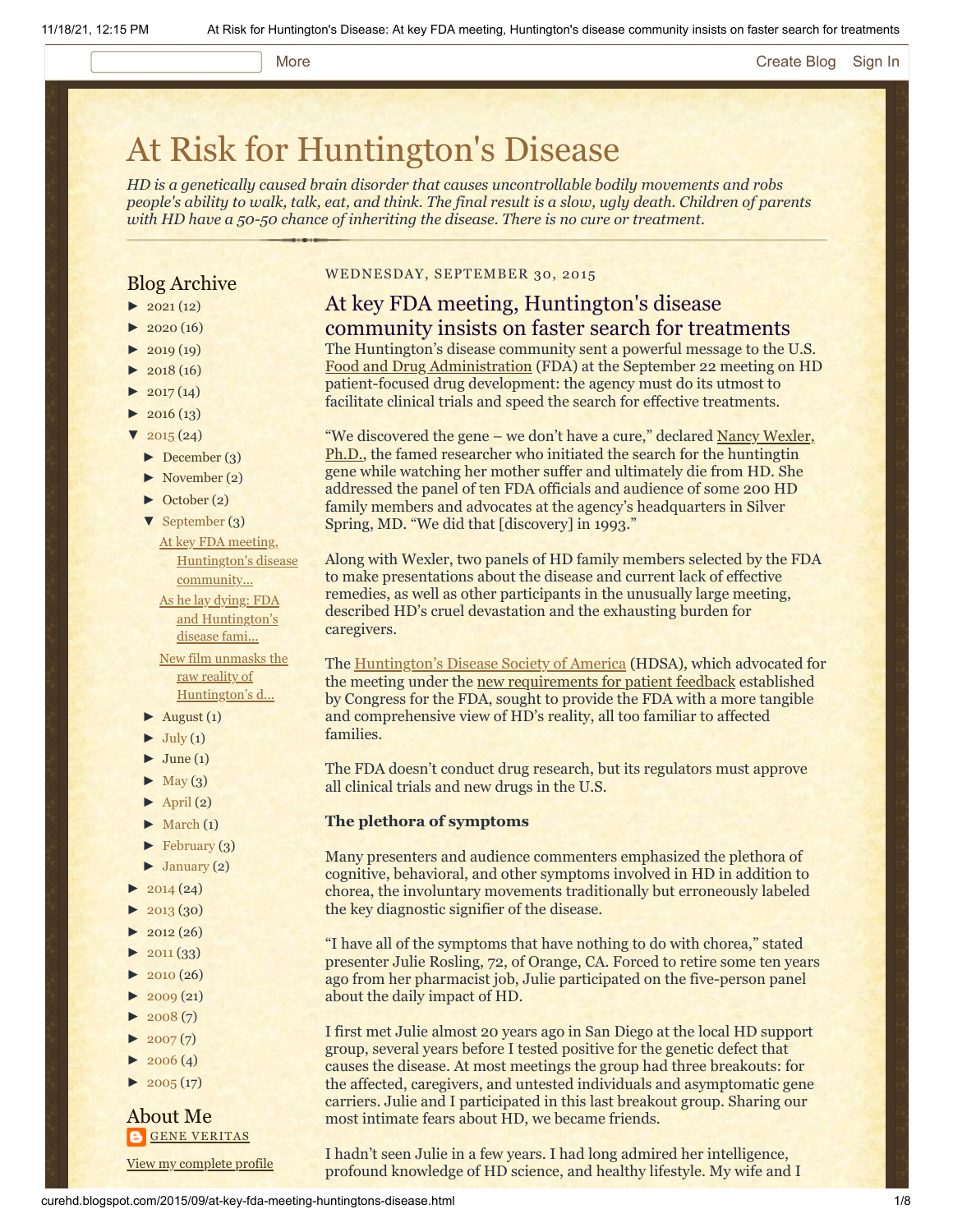11/18/21, 12:15 PM At Risk for Huntington's Disease: At key FDA meeting, Huntington's disease community insists on faster search for treatments

# HD Links

# [Huntington's](http://www.hdsa.org/) Disease Society

of America [International](http://www.huntington-assoc.com/) Huntington **Association** [Huntington's](http://hddrugworks.org/) Disease Drug **Works** [Huntington's](http://www.hdlighthouse.org/) Disease **Lighthouse Hereditary Disease** [Foundation](http://www.hdfoundation.org/) [Huntington's](http://www.hdac.org/) Disease Advocacy Center Thomas [Cellini Huntington's](http://www.ourtchfoundation.org/) **Foundation** HDSA Orange County (CA) **[Affiliate](http://www.hdsaoc.org/)** HD Free with [PGD!](http://www.hdfreewithpgd.com/) [Stanford](http://www.stanford.edu/group/hopes/) HOPES Earth Source [CoQ10,](http://www.escoq10.com/) Inc.

# HD Blogs and Individuals

Chris Furbee: [Huntingtons](http://www.huntingtonsdance.org/) Dance Angela F.: Surviving [Huntington's?](http://survivinghuntingtons.blogspot.com/) Heather's [Huntington's](http://heatherdugdale.angelfire.com/) Disease Page

viewed Julie as a model for avoiding HD and, once her symptoms started, for living with the disease. She has late-onset HD, in contrast with most patients, who experience onset between 35 and 55.



*From left to right, Frances Saldaña, Julie Rosling, Reed Rosling, and Gene Veritas (aka [Kenneth P. Serbin\)](http://www.sandiego.edu/cas/history/faculty/biography.php?ID=137) (photo courtesy of Frances)*

# **'I can't play Chopin anymore'**

At the FDA meeting, I was shocked and saddened to see how the disease had, as Julie put it in her presentation, greatly affected her demeanor.

"There are so many different types of symptoms," Julie said, adding that HD must no longer be seen as just a brain disease. She described how she can no longer drive, suffers from insomnia and gastrointestinal difficulties, and fears choking, a common problem with HD.

"I fall all the time when I go up and down the stairs," she continued. "The thing that's the most important […] is that my symptoms are affecting every system in my body."

Sadly, HD has robbed Julie of many favorite activities. Each December, Julie, a painter, sent out exquisitely designed holiday cards. Several years ago, she wrote in her holiday card that she could no longer paint the cover for her cards.

Those beautiful cards always brought me a glow of hope. I have missed them.

"I can't play Chopin on the piano anymore," Julie said at the FDA. "I can't walk to the corner and back."

HD has hampered her social interaction, too, because of her slurred speech.

"My symptoms have never gotten better," Julie concluded. "They get worse every single day. I am a living example of what this disease is all about."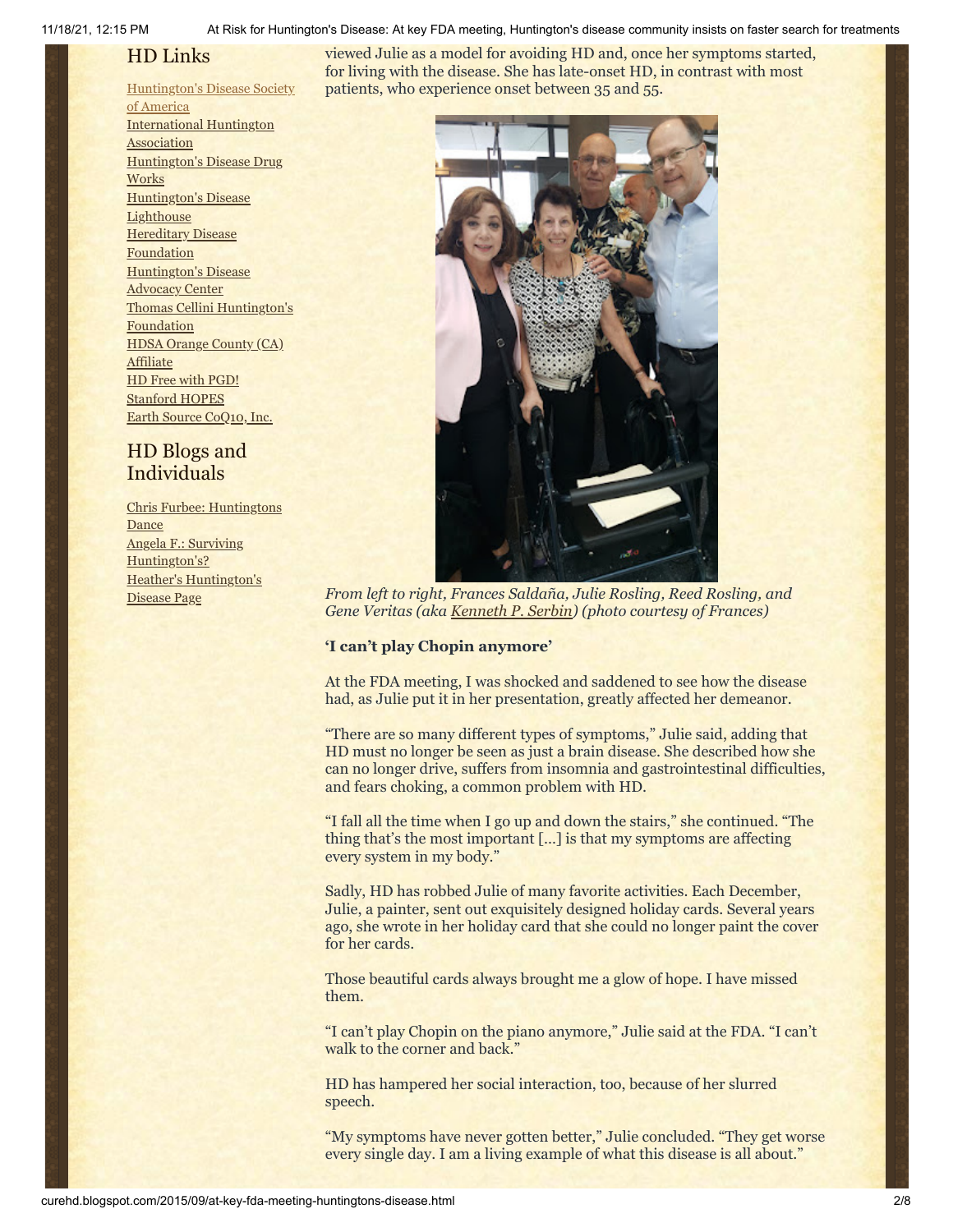11/18/21, 12:15 PM At Risk for Huntington's Disease: At key FDA meeting, Huntington's disease community insists on faster search for treatments

Once again, I had looked into the genetic mirror and viewed my own highly probable future decline.

You can watch Julie's presentation in the video below. To watch other presentations, [click here](https://vimeo.com/album/3588596) to visit my video album of the meeting.

| 'I Can't Play Chopin on the Piano<br><b>Anymore'</b> |
|------------------------------------------------------|
| from Gene Veritas                                    |
|                                                      |
|                                                      |
|                                                      |
|                                                      |
|                                                      |
|                                                      |
| 08:29                                                |
|                                                      |

['I Can't Play Chopin on the Piano Anymore'](https://vimeo.com/140580157) from [Gene Veritas](https://vimeo.com/user6019843) on [Vimeo.](https://vimeo.com/)

# **FDA 'blown away' by turnout**

"I think it was a very successful day," said HDSA CEO Louise Vetter in an interview with me shortly after the meeting. "I'm really pleased with how full the room was, not only from the patient and community side, but also the FDA. They had a full docket of folks who wanted to be in the meeting to listen to the HD community.[…] There were more FDA staff in the room than is typical for a public hearing."

The FDA's level of interest demonstrated its "commitment to paving the way for new therapies for HD," Vetter added. The FDA was "impressed" with the "urgency" and "commitment" of the HD community.

"The FDA was blown away," she said, adding that the agency at the last minute had to set up a room "three times larger than what they planned."

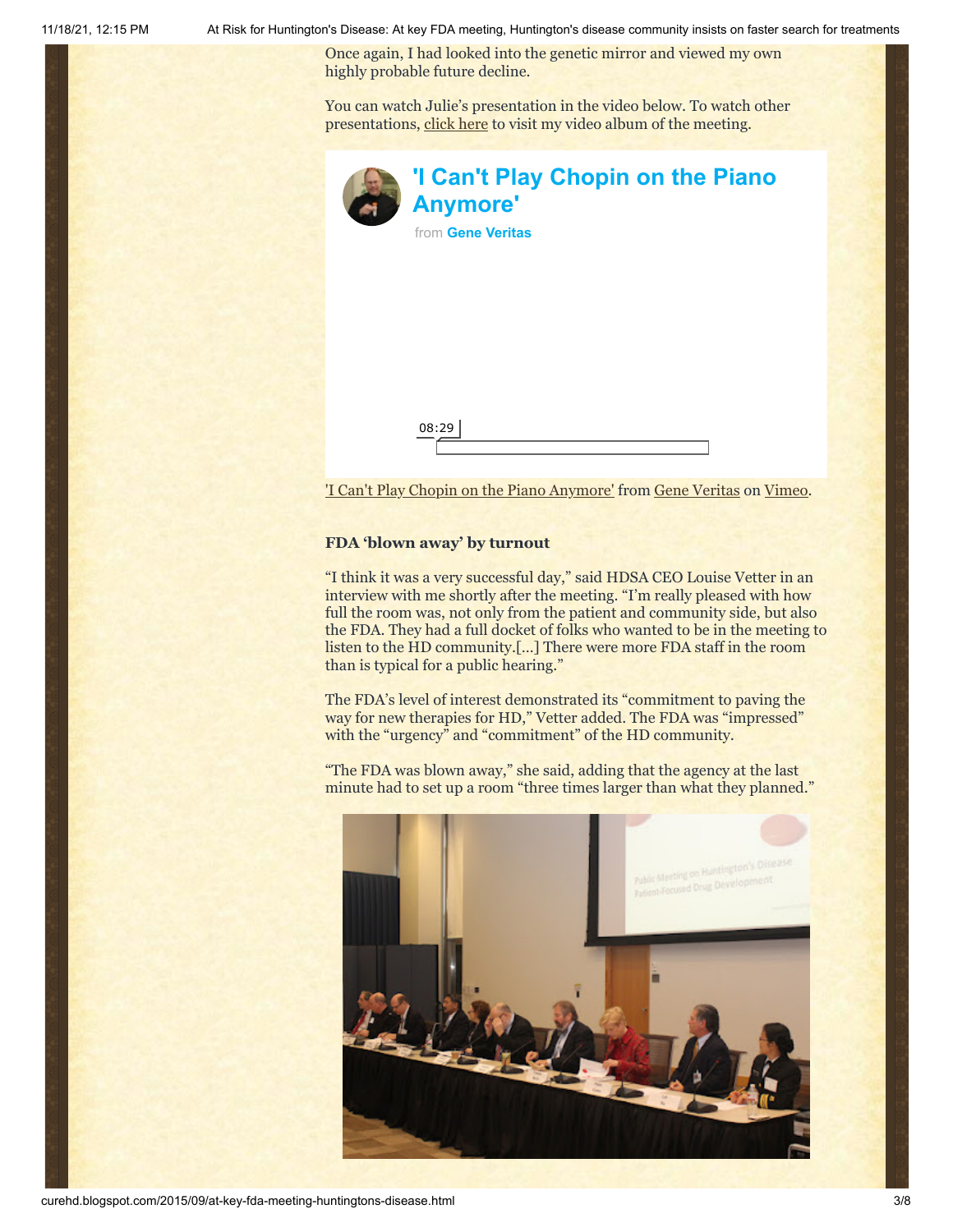*FDA regulators at the Public Meeting on HD Patient-Focused Drug Development (photo by Gene Veritas)*

Several dozen HD community members participated in the hearing via webcast. In addition, representatives attended from CHDI Foundation, Inc., the nonprofit [virtual biotech focused exclusively on the search for H](http://chdifoundation.org/)D therapies, and the pharmaceutical industry.

The HD hearing took place in the morning, followed by a Parkinson's disease meeting in the afternoon. The FDA had initially combined HD and Parkinson's concerns into a single event, but HDSA convinced the agency to divide the meeting because of significant differences in the two conditions and the different treatment approaches, Vetter explained.

"We had more people than Parkinson's had planned, and given the difference in prevalence, the FDA really took notice," she said.

"I'm just so pleased with how many caregivers and family members really came prepared to succinctly share their stories and open up about the impact of the disease and their hopes and wishes. I know that the FDA heard that."



*FDA regulators Leonard Kapcala, M.D. (above) and Peter Como, Ph.D., and Lei Xu, M.D., Ph.D. (below) watch presentations by HD advocates (photos by Gene Veritas)*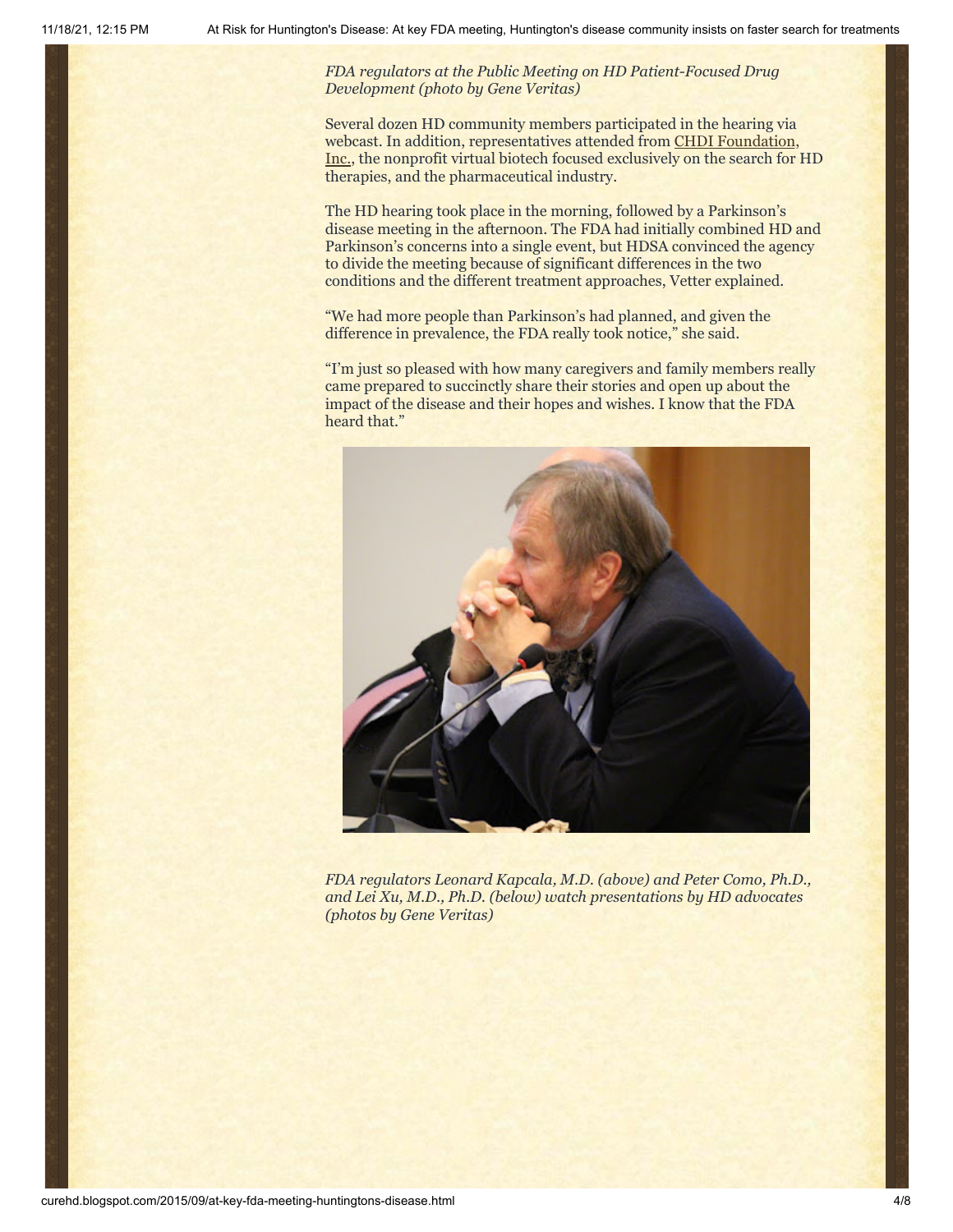

### **Still time to submit comments**

HDSA requested the hearing as soon as the Congressional mandate for patient-focused feedback to the FDA went into effect in 2012. HDSA told the FDA that it could learn much from HD as a genetic disease, given a clearly identified gene and a community of affected families with a serious need for treatments, including preventative remedies for presymptomatic gene carriers, Vetter noted. HDSA also said HD could be a case study for understanding and treating other diseases.

In addition, HDSA will submit to the FDA survey responses from 3,600 HD-affected individuals and family members regarding the impact of symptoms and desired treatments, Vetter noted in her public comments at the hearing.

The public can provide further feedback to the FDA until November 23, 2015, by [clicking here](http://www.regulations.gov/#!documentDetail;D=FDA-2012-N-0967-0747).

Several months after the public comment period closes, the FDA will complete a ["Voice of the Patient"](http://www.fda.gov/ForIndustry/UserFees/PrescriptionDrugUserFee/ucm368342.htm) report on HD, Vetter told me. HDSA will carefully review the report and provide feedback.

You can watch Vetter make her public comments in the video below.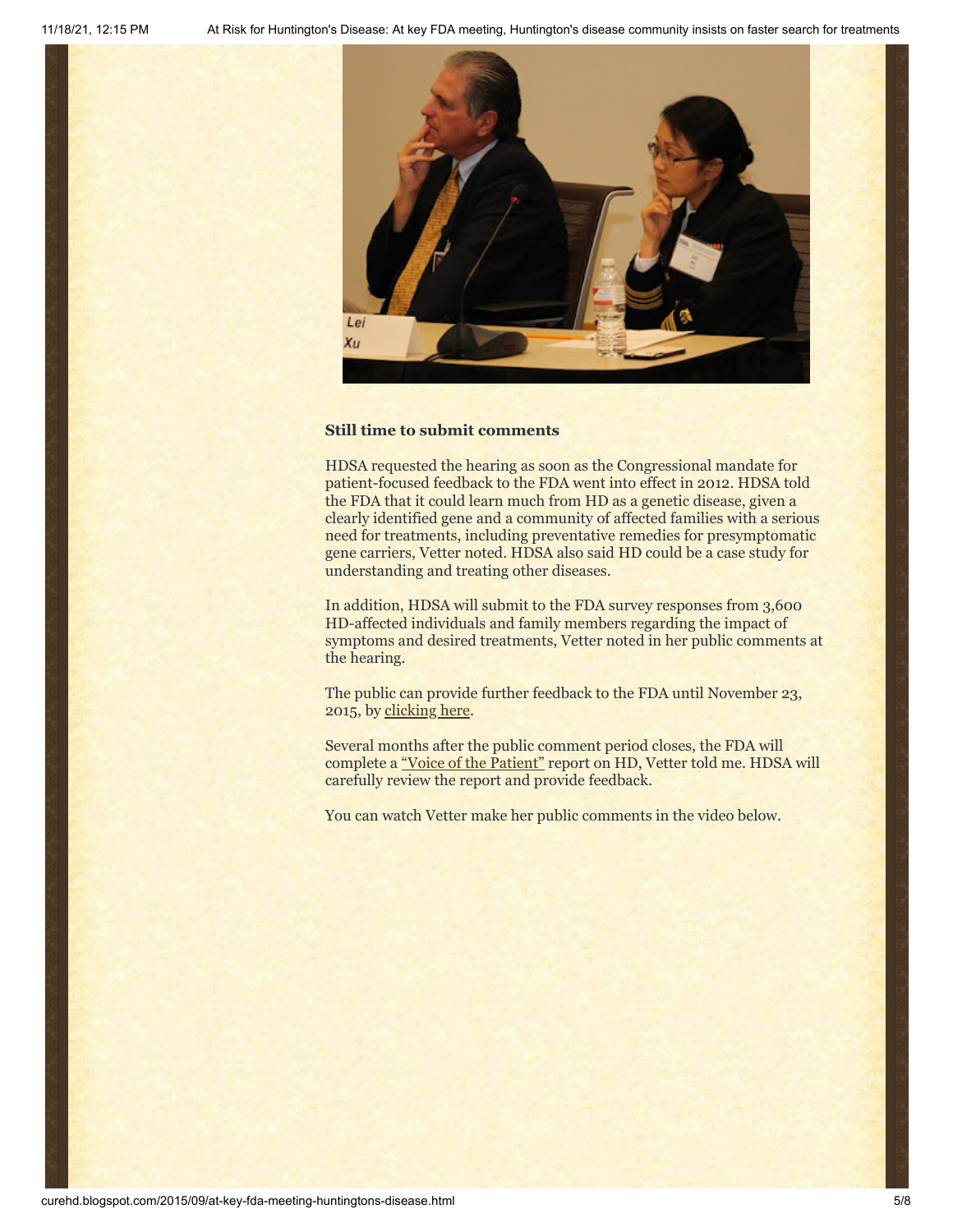

### **Advocating for the presymptomatic**

During my brief remarks (audience members got only two minutes per commentary), I told of my mother's demise, our daughter's gene-negative status after testing in the womb, and my luck at remaining presymptomatic at 55, well beyond the point where my mother experienced many symptoms.

"I would like to see a medication that prevents me from ever getting any kind of symptoms," I said. "There's got to be a really open dialogue with the scientists on the new areas such as gene-silencing."

I referred to the disappointment among HD advocates that the first genesilencing clinical trial for HD, by the Carlsbad, CA-based Isis Pharmaceuticals, Inc., is happening outside the United States. (Phase I of the trial started in July in Europe and Canada; [click here](http://www.curehd.blogspot.com/2015/07/isis-pharmaceuticals-launches-historic.html) to read more.) I remarked that some drug company executives think the FDA too inflexible regarding new approaches. I urged the regulators to consider the new biomarkers (signs of disease and drug efficacy) scientists are seeking to measure in the blood, cerebrospinal fluid, and brain measured with new techniques.

Many presymptomatic people don't get tested "because of the immense fear of the disease and the fact that there are no treatments," I added during the final round of comments. "There's also associated with genetic testing and getting your results a lot of suicidal tendencies."

I recalled my suicidal fantasies from the early years of my family's struggle with HD, when I saw my mother declining. Those ended after the birth of my daughter, I added.

"The presymptomatic population out there really needs to be part of the conversation," I urged.

### **The urgent need for treatments**

The FDA regulators, unsurprisingly, offered little comment on the proceedings; they wanted to listen and learn.

After returning home, on September 25 I requested an interview to follow up on the above-mentioned points, and more, including calls from families with juvenile HD patients for JHD-specific approaches to clinical trials and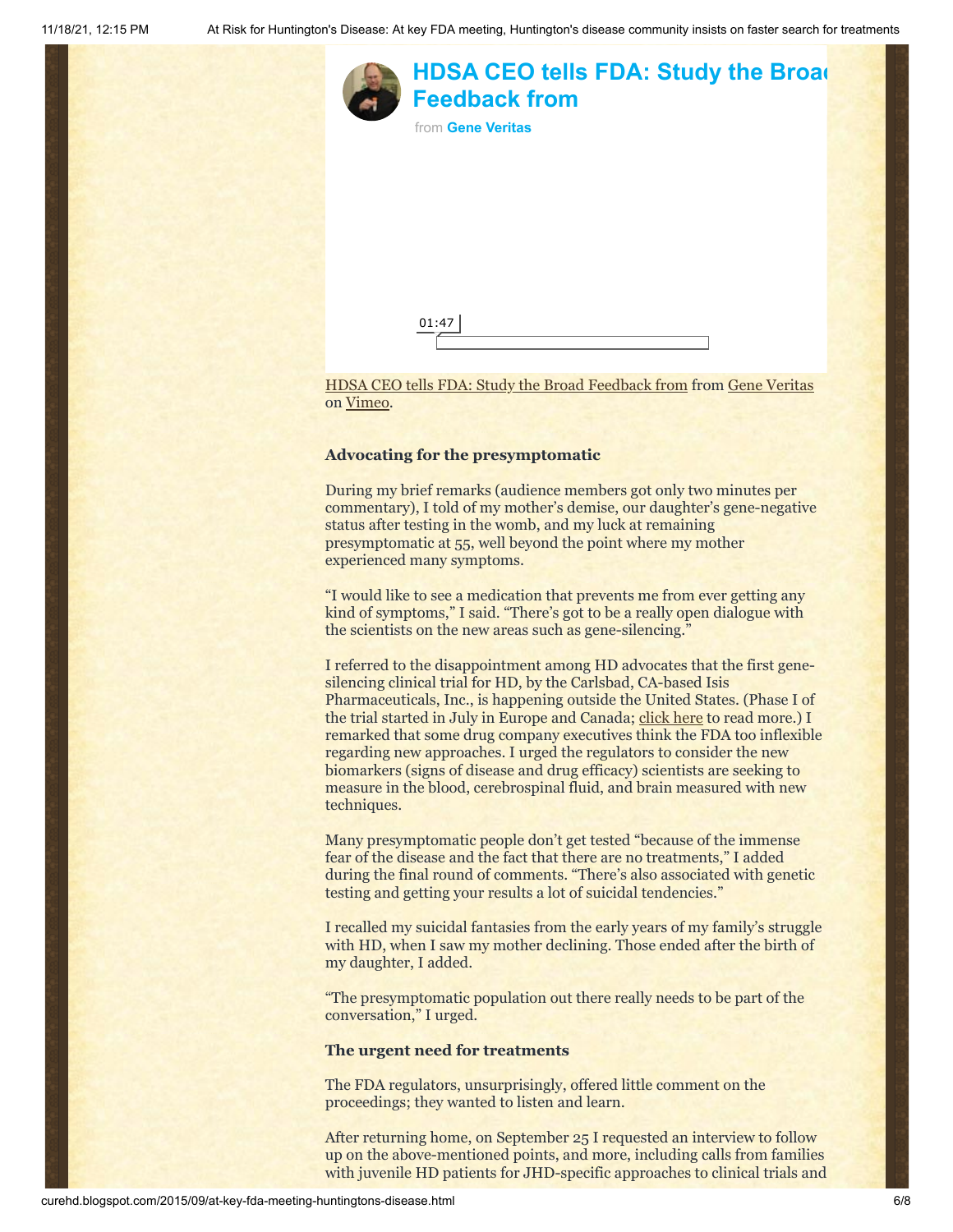11/18/21, 12:15 PM At Risk for Huntington's Disease: At key FDA meeting, Huntington's disease community insists on faster search for treatments

treatments. I have not yet received a response, but will write an update when I learn more.

However, HDSA CEO Vetter recalled for me the nub of her conversation with William Dunn, M.D., a neurologist and the FDA's director of the Division of Neurology Products, immediately after the meeting. Dr. Dunn had welcomed the participants at the meeting's start.

"He's very committed to this," Vetter said, referring to the search for HD treatments. "He was very impressed, very grateful for the input of the families, and very committed to making sure that, as therapies move forward to FDA consideration, they will be efficient in their review, that the FDA's not sitting on anything. The last thing they want to do is be accused of keeping something meaningful out of the hands of families. They're very committed to being very expeditious and thorough."

Along with many fellow HD family members, I believe that the FDA gained a clearer understanding of our community's suffering and the urgent need for treatments.

\* \* \*

*For the FDA's recording of the meeting, [click here](http://www.fda.gov/Drugs/NewsEvents/ucm451807.htm). Be sure to visit my [video album](https://vimeo.com/album/3588596) for other perspectives expressed at the hearing. For additional photos from the meeting, [click here](https://picasaweb.google.com/113989279369711529020/2105FDAPublicMeetingOnHuntingtonSDrugDevelopment#).*

*For the [perspective of Parkinson's specialist Jeanne Loring, Ph.D., click](http://www.ipscell.com/2015/09/patientsfda/) here.*

*(Note: HDSA paid for my travel to Silver Spring and a night of lodging. The views expressed in this article are wholly mine.)*



*HD advocate Katie Moser (left), HDSA CEO Louise Vetter, and advocate Emma Burris (photo by Gene Veritas)*

Posted by Gene [Veritas](https://www.blogger.com/profile/03599828959793084715) at [1:13](http://curehd.blogspot.com/2015/09/at-key-fda-meeting-huntingtons-disease.html) PM ≻€

Labels: [advocacy](http://curehd.blogspot.com/search/label/advocacy) , [chorea](http://curehd.blogspot.com/search/label/chorea) , [clinical](http://curehd.blogspot.com/search/label/clinical%20trials) trials , [cure](http://curehd.blogspot.com/search/label/cure) , [FDA](http://curehd.blogspot.com/search/label/FDA) , [genetic](http://curehd.blogspot.com/search/label/genetic%20mirror) mirror , [HDSA](http://curehd.blogspot.com/search/label/HDSA) , [Huntington's](http://curehd.blogspot.com/search/label/Huntington%27s%20disease) disease, Julie [Rosling](http://curehd.blogspot.com/search/label/Julie%20Rosling), [Louise](http://curehd.blogspot.com/search/label/Louise%20Vetter) Vetter, Nancy [Wexler](http://curehd.blogspot.com/search/label/Nancy%20Wexler), [Parkinson's](http://curehd.blogspot.com/search/label/Parkinson%27s), [presymptomatic](http://curehd.blogspot.com/search/label/presymptomatic) , [symptoms](http://curehd.blogspot.com/search/label/symptoms) , tested [positive](http://curehd.blogspot.com/search/label/tested%20positive) , [treatments](http://curehd.blogspot.com/search/label/treatments)

2 comments:



**[Adelle](https://www.blogger.com/profile/02514702407736792897) said...** Thanks for posting this!